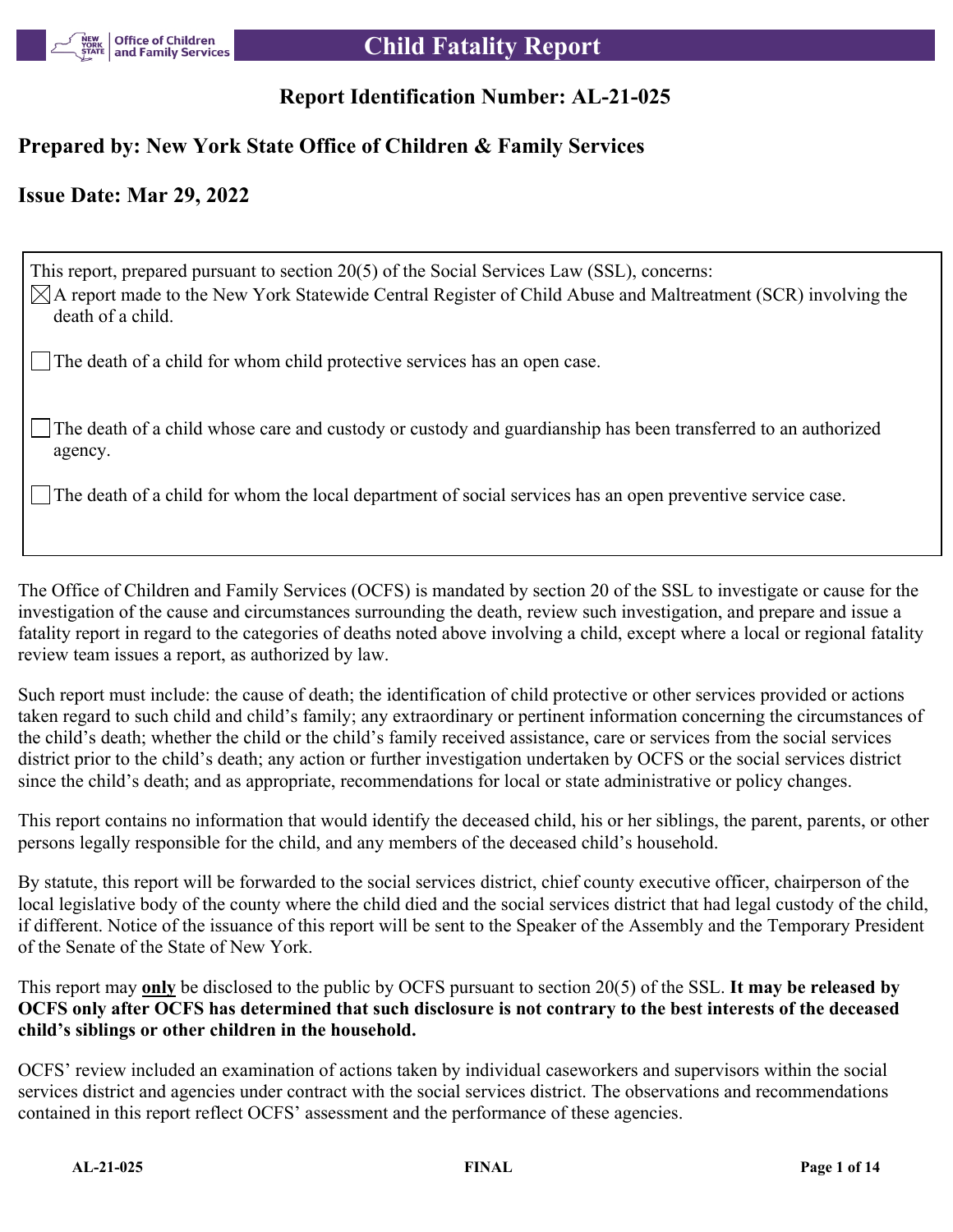

# **Abbreviations**

| <b>Relationships</b>                                 |                                                                       |                                       |  |  |
|------------------------------------------------------|-----------------------------------------------------------------------|---------------------------------------|--|--|
| <b>BM-Biological Mother</b>                          | SM-Subject Mother                                                     | SC-Subject Child                      |  |  |
| <b>BF-Biological Father</b>                          | <b>SF-Subject Father</b>                                              | OC-Other Child                        |  |  |
| MGM-Maternal Grand Mother                            | <b>MGF-Maternal Grand Father</b>                                      | FF-Foster Father                      |  |  |
| PGM-Paternal Grand Mother                            | PGF-Paternal Grand Father                                             | DCP-Day Care Provider                 |  |  |
| MGGM-Maternal Great Grand Mother                     | MGGF-Maternal Great Grand Father                                      | PGGF-Paternal Great Grand Father      |  |  |
| PGGM-Paternal Great Grand Mother                     | MA/MU-Maternal Aunt/Maternal Uncle PA/PU-Paternal Aunt/Paternal Uncle |                                       |  |  |
| <b>FM-Foster Mother</b>                              | <b>SS-Surviving Sibling</b>                                           | <b>PS-Parent Sub</b>                  |  |  |
| CH/CHN-Child/Children                                | <b>OA-Other Adult</b>                                                 |                                       |  |  |
|                                                      | Contacts                                                              |                                       |  |  |
| <b>LE-Law Enforcement</b>                            | <b>CW-Case Worker</b>                                                 | CP-Case Planner                       |  |  |
| Dr.-Doctor                                           | ME-Medical Examiner                                                   | <b>EMS-Emergency Medical Services</b> |  |  |
| DC-Day Care                                          | FD-Fire Department                                                    | <b>BM-Biological Mother</b>           |  |  |
| <b>CPS-Child Protective Services</b>                 |                                                                       |                                       |  |  |
|                                                      | <b>Allegations</b>                                                    |                                       |  |  |
| <b>FX-Fractures</b>                                  | <b>II-Internal Injuries</b>                                           | L/B/W-Lacerations/Bruises/Welts       |  |  |
| S/D/S-Swelling/Dislocation/Sprains                   | C/T/S-Choking/Twisting/Shaking                                        | B/S-Burns/Scalding                    |  |  |
| P/Nx-Poisoning/ Noxious Substance                    | <b>XCP-Excessive Corporal Punishment</b>                              | PD/AM-Parent's Drug Alcohol Misuse    |  |  |
| CD/A-Child's Drug/Alcohol Use                        | <b>LMC-Lack of Medical Care</b>                                       | <b>EdN-Educational Neglect</b>        |  |  |
| <b>EN-Emotional Neglect</b>                          | <b>SA-Sexual Abuse</b>                                                | M/FTTH-Malnutrition/Failure-to-thrive |  |  |
| IF/C/S-Inadequate Food/ Clothing/<br>Shelter         | <b>IG-Inadequate Guardianship</b>                                     | LS-Lack of Supervision                |  |  |
| Ab-Abandonment                                       | OTH/COI-Other                                                         |                                       |  |  |
|                                                      | <b>Miscellaneous</b>                                                  |                                       |  |  |
| <b>IND-Indicated</b>                                 | UNF-Unfounded                                                         | SO-Sexual Offender                    |  |  |
| Sub-Substantiated                                    | Unsub-Unsubstantiated                                                 | <b>DV-Domestic Violence</b>           |  |  |
| LDSS-Local Department of Social                      | <b>ACS-Administration for Children's</b>                              | NYPD-New York City Police             |  |  |
| Service                                              | Services                                                              | Department                            |  |  |
| PPRS-Purchased Preventive<br>Rehabilitative Services | TANF-Temporary Assistance to Needy<br>Families                        | FC-Foster Care                        |  |  |
| MH-Mental Health                                     | <b>ER-Emergency Room</b>                                              | <b>COS-Court Ordered Services</b>     |  |  |
| <b>OP-Order of Protection</b>                        | <b>RAP-Risk Assessment Profile</b>                                    | FASP-Family Assessment Plan           |  |  |
| <b>FAR-Family Assessment Response</b>                | Hx-History                                                            | Tx-Treatment                          |  |  |
| <b>CAC-Child Advocacy Center</b>                     | PIP-Program Improvement Plan                                          | yo-year(s) old                        |  |  |
| <b>CPR-Cardiopulmonary Resuscitation</b>             | ASTO-Allowing Sex Abuse to Occur                                      |                                       |  |  |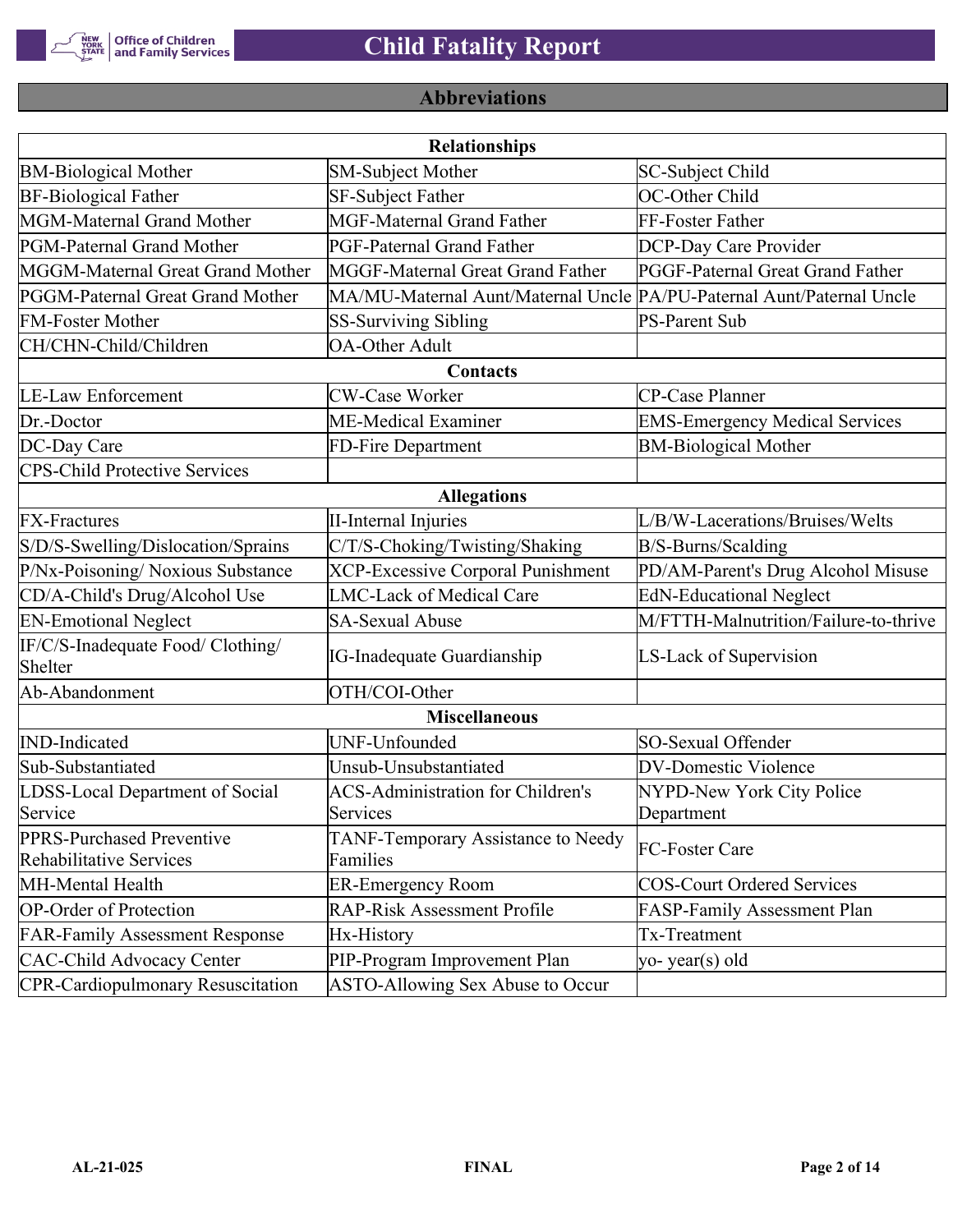# **Case Information**

**Report Type:** Child Deceased **Jurisdiction:** Columbia **Date of Death:** 10/11/2021

**Age:** 4 month(s) **Gender:** Female **Initial Date OCFS Notified:** 10/11/2021

#### **Presenting Information**

Columbia County Department of Social Services (CCDSS) received an SCR report on 10/11/2021 which alleged on the same date the mother (SM) and the father (SF) fed the 4-month-old child (SC) and put her to sleep in a bassinet type carrier at approximately 4:00 AM. The parents awoke at 12:00 PM and found the child unresponsive. A call was made to 911 and emergency responders pronounced the child dead in the home. The parents had no explanation for the child's death, and she was an otherwise healthy child. The roles of the 12, 10, 7, 6, 3, and 1-year-old siblings were unknown. The father had three children, ages 16, 12, and 10 years old who were in the care of their biological mother at the time of the fatal incident.

#### **Executive Summary**

This report concerns the death of a 4-month-old child which occurred while in the care of her mother and father. The child was placed to sleep on her back in a carrier by the father at approximately 4:00 AM. The father found the child unresponsive in the carrier at 12:00 PM and a call was made to 911. The child was transported to the hospital by ambulance and pronounced dead upon arrival.

The father woke around 3:30AM, fed and changed the subject child, and placed her to sleep in the carrier the family was utilizing as a bassinet. The carrier was lowered to the flat position in which she could not fall out. The father and mother woke at approximately 12:00PM. The mother changed the 1-year-old sibling while the father checked on the subject child. The father found the subject child unresponsive in the carrier, called 911, and began CPR. The subject child was transported to the hospital by ambulance where she was pronounced dead. The siblings displayed cold symptoms a week prior to the fatal incident and missed school. The subject child also displayed signs of illness, though it did not appear serious.

Additional concerns were identified for the condition of the home, truancy, and the medical care of all the children. A subsequent report was received regarding these concerns and investigated concurrently with the fatality investigation.

An autopsy was performed, and the cause of death was identified as Pulmonary Congestion and Edema due to cardiac atrial septal defect. There was no correlation established between the child's death and their sleep environment. There were no criminal charges pursued by law enforcement.

Despite the autopsy revealing the subject child died of natural causes, CCDSS substantiated the allegations of DOA/Fatality against the mother and father. The allegations of Inadequate Guardianship, Inadequate Food/Clothing/Shelter, and lack of medical care were appropriately substantiated against the parents for the subject child.

CCDSS had gathered credible evidence to substantiate Inadequate Guardianship, Inadequate Food/Clothing/Shelter, Lack of Medical Care, and Educational Neglect against the mother and father regarding the surviving siblings. The family was offered services in relation to the death of the SC which were declined. A long-term services case was opened to address the concerns identified during the investigation.

## **PIP Requirement**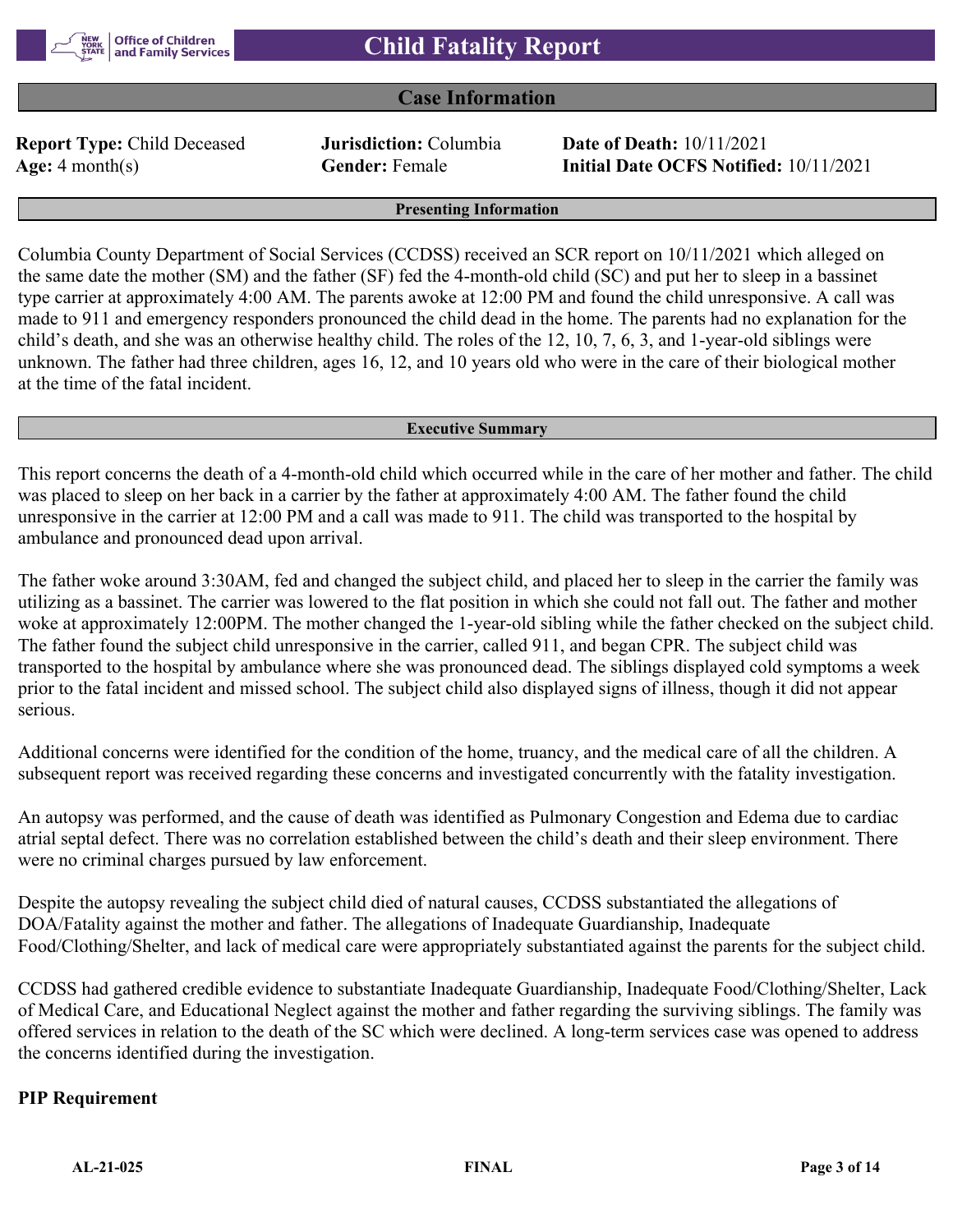

CCDSS will submit a PIP to the Albany Regional Office within 30 days of receipt of this report. The PIP will identify action(s) CCDSS has taken, or will take, to address the cited issue(s). For issues where a PIP is currently implemented, CCDSS will review the plan and revise as needed to address ongoing concerns.

# **Findings Related to the CPS Investigation of the Fatality**

**Safety Assessment:**

 **Was sufficient information gathered to make the decision recorded on the:**

| <b>Approved Initial Safety Assessment?</b><br>$\circ$                                                                                                                                                                                                         | Yes                                                                          |
|---------------------------------------------------------------------------------------------------------------------------------------------------------------------------------------------------------------------------------------------------------------|------------------------------------------------------------------------------|
| Safety assessment due at the time of determination?<br>$\circ$                                                                                                                                                                                                | Yes                                                                          |
| Was the safety decision on the approved Initial Safety Assessment<br>appropriate?                                                                                                                                                                             | Yes                                                                          |
| Determination:                                                                                                                                                                                                                                                |                                                                              |
| Was sufficient information gathered to make determination(s) for all<br>$\bullet$<br>allegations as well as any others identified in the course of the<br>investigation?                                                                                      | Yes, sufficient information was<br>gathered to determine all<br>allegations. |
| Was the determination made by the district to unfound or indicate<br>appropriate?                                                                                                                                                                             | N <sub>o</sub>                                                               |
| Explain:                                                                                                                                                                                                                                                      |                                                                              |
| The allegation of DOA/Fatality against the SM and the SF was substantiated despite a lack of evidence to support the<br>decision. The investigation determination identified the child died of natural causes and not due to the unsafe sleep<br>environment. |                                                                              |
| Was the decision to close the case appropriate?                                                                                                                                                                                                               | N/A                                                                          |
| Was casework activity commensurate with appropriate and relevant statutory Yes<br>or regulatory requirements?                                                                                                                                                 |                                                                              |
| Was there sufficient documentation of supervisory consultation?                                                                                                                                                                                               | Yes, the case record has detail of the<br>consultation.                      |

## **Explain:**

There was detailed documentation of supervisory consult and case planning throughout the investigation.

| <b>Required Actions Related to the Fatality</b> |                                                                                                                                                                                                                                            |  |  |  |
|-------------------------------------------------|--------------------------------------------------------------------------------------------------------------------------------------------------------------------------------------------------------------------------------------------|--|--|--|
|                                                 | Are there Required Actions related to the compliance issue(s)? $\boxtimes$ Yes $\Box$ No                                                                                                                                                   |  |  |  |
| Issue:                                          | Appropriateness of allegation determination                                                                                                                                                                                                |  |  |  |
| Summary:                                        | The allegation of DOA/Fatality against the SM and the SF was substantiated despite evidence<br>obtained in the autopsy the SC died of a medical condition with no correlation identified with the<br>potentially unsafe sleep environment. |  |  |  |
| <b>Legal Reference:</b>                         | FCA 1012 (e) & (f);18 NYCRR 432.2(b)(3)(iv)                                                                                                                                                                                                |  |  |  |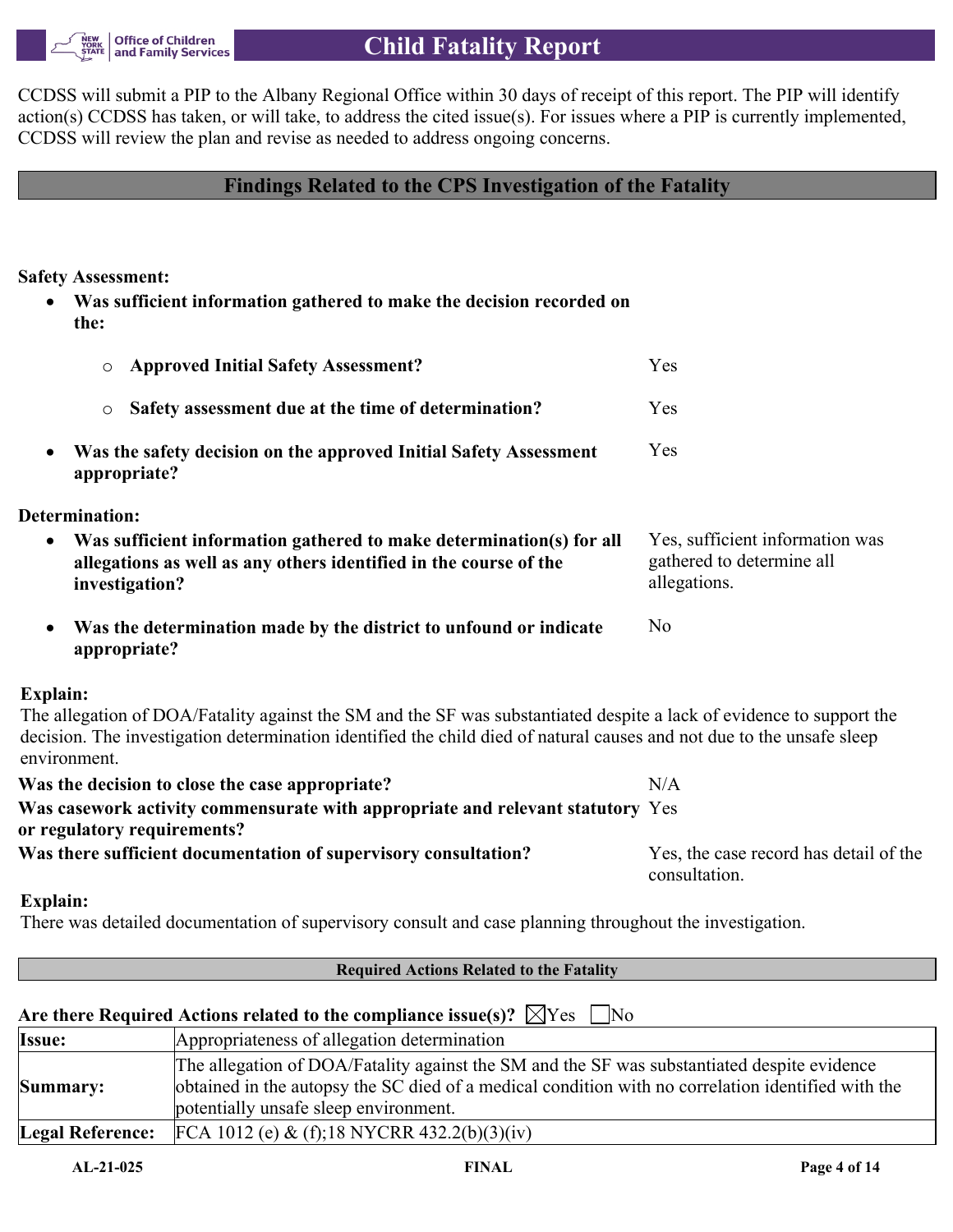

# **Child Fatality Report**

|                | CCDSS will refer to the CPS Program Manual and/or consult with the Albany Regional Office when        |
|----------------|-------------------------------------------------------------------------------------------------------|
| <b>Action:</b> | determining the appropriateness of allegations, and will take into consideration all information when |
|                | applying the circumstances to the definition(s).                                                      |
|                |                                                                                                       |

# **Fatality-Related Information and Investigative Activities**

| <b>Incident Information</b>                              |                                                                        |                               |                            |
|----------------------------------------------------------|------------------------------------------------------------------------|-------------------------------|----------------------------|
| <b>Date of Death: 10/11/2021</b>                         |                                                                        | <b>Time of Death: Unknown</b> |                            |
| Time of fatal incident, if different than time of death: |                                                                        |                               | Unknown                    |
| County where fatality incident occurred:                 |                                                                        |                               | Columbia                   |
| Was 911 or local emergency number called?                |                                                                        |                               | Yes                        |
| <b>Time of Call:</b>                                     |                                                                        |                               | 12:07 PM                   |
| Did EMS respond to the scene?                            |                                                                        |                               | Yes                        |
|                                                          | At time of incident leading to death, had child used alcohol or drugs? |                               | N/A                        |
| Child's activity at time of incident:                    |                                                                        |                               |                            |
| $\boxtimes$ Sleeping                                     | Working                                                                |                               | Driving / Vehicle occupant |
| Playing                                                  | Eating                                                                 | Unknown                       |                            |
| Other                                                    |                                                                        |                               |                            |
|                                                          | Did child have supervision at time of incident leading to death? Yes   |                               |                            |
|                                                          | How long before incident was the child last seen by caretaker? 8 Hours |                               |                            |
|                                                          | At time of incident was supervisor impaired? Not impaired.             |                               |                            |
| At time of incident supervisor was:                      |                                                                        |                               |                            |
| Distracted                                               |                                                                        | Absent                        |                            |
| $\boxtimes$ Asleep                                       |                                                                        | Other:                        |                            |
| Total number of deaths at incident event:                |                                                                        |                               |                            |
| Children ages 0-18: 1                                    |                                                                        |                               |                            |
| Adults: 0                                                |                                                                        |                               |                            |
|                                                          | <b>Household Composition at time of Fatality</b>                       |                               |                            |

| Household                                 | Relationship | Role                                              | Gender | Age                                     |
|-------------------------------------------|--------------|---------------------------------------------------|--------|-----------------------------------------|
| Deceased Child's Household Deceased Child |              | Alleged Victim                                    |        | Female $\vert 4 \text{ Month}(s) \vert$ |
| Deceased Child's Household Father         |              | Alleged Perpetrator Male                          |        | $40$ Year(s)                            |
| Deceased Child's Household Mother         |              | Alleged Perpetrator Female $ 31 \text{ Year}(s) $ |        |                                         |
| Deceased Child's Household Sibling        |              | Alleged Victim                                    | Male   | $12$ Year(s)                            |
| Deceased Child's Household Sibling        |              | Alleged Victim                                    |        | Female $ 10 \text{ Year}(s) $           |
| Deceased Child's Household Sibling        |              | Alleged Victim                                    |        | Female $ 7 \text{ Year}(s) $            |
| Deceased Child's Household Sibling        |              | Alleged Victim                                    | Male   | $6$ Year(s)                             |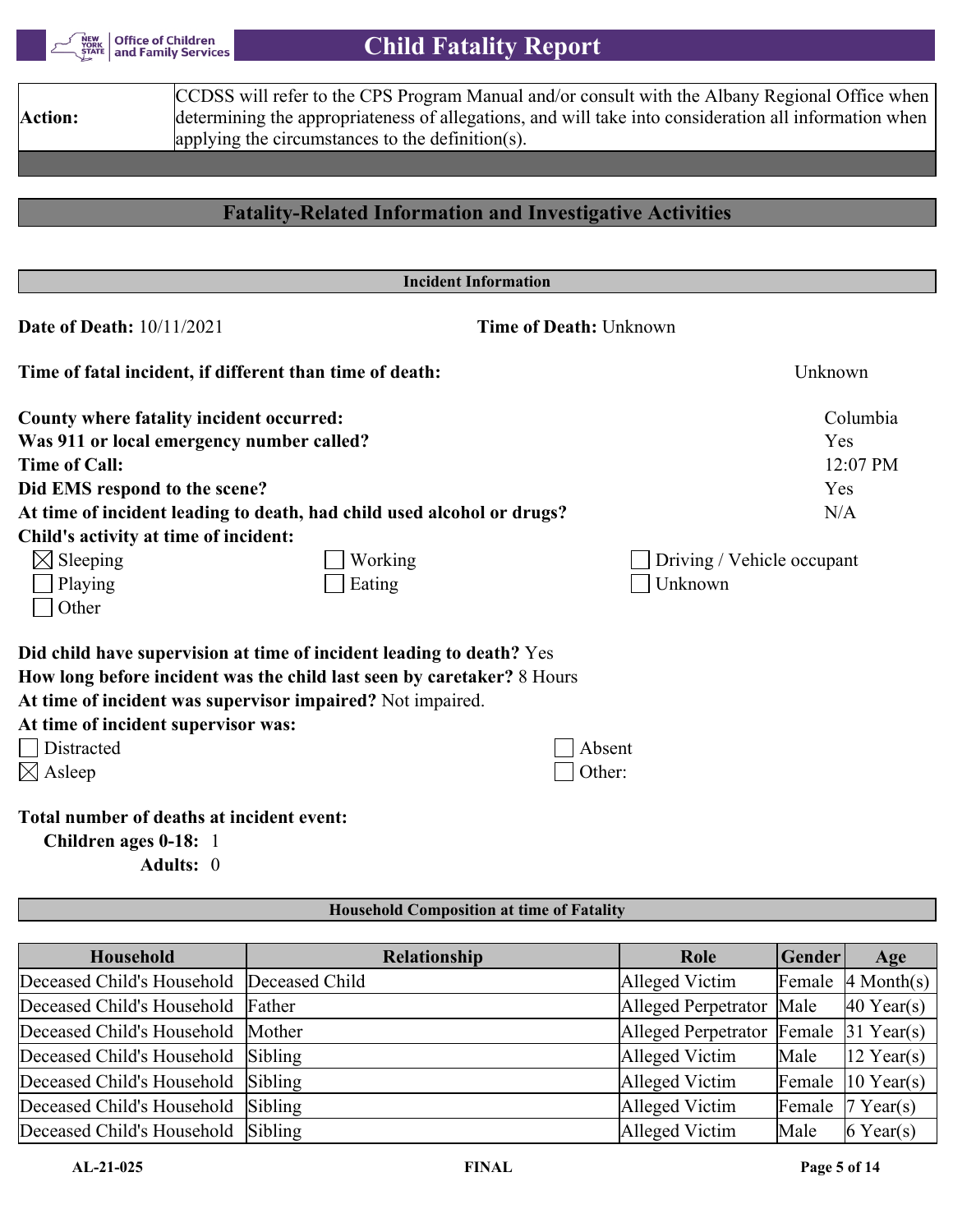

| Deceased Child's Household | Sibling                                         | Alleged Victim | Male | $3$ Year(s)                   |
|----------------------------|-------------------------------------------------|----------------|------|-------------------------------|
| Deceased Child's Household | Sibling                                         | Alleged Victim |      | Female $ 1 \text{ Year}(s) $  |
| Other Household 1          | Other Adult - BM to 16, 12, 10 yo half siblings | No Role        |      | Female $ 38 \text{ Year}(s) $ |
| Other Household 1          | Other Child - Half-sibling                      | No Role        | Male | 16 Year(s)                    |
| Other Household 1          | Other Child - Half-sibling                      | No Role        | Male | $12$ Year(s)                  |
| Other Household 1          | Other Child - Half-sibling                      | No Role        | Male | $10$ Year(s)                  |
| Other Household 2          | Other Adult - BF to 10 yo sibling               | No Role        | Male | $35$ Year(s)                  |
| Other Household 3          | Other Adult - BF to 12 yo sibling               | No Role        | Male | $31$ Year(s)                  |

#### **LDSS Response**

CCDSS received the SCR report and coordinated their response with LE. LE informed CCDSS the parents reported the SC and 1-year-old SS were sick during the night and the SC was last seen alive at approximately 4:00 AM by the SF. The SC was put to sleep in a stroller that drops down to a flat surface. The SF awoke at noon and found the SC unresponsive in the stroller.

CCDSS performed an initial home visit with LE present. The parents were interviewed and confirmed what LE disclosed to CCDSS. The SF disclosed the SC and the 1-year-old SS had cold symptoms and the other SSs had been sick and out of school the week prior. The SF stated he fed the SC between 3:30-4:00 AM and placed her to sleep on her back in the carrier. The SF stated he was awoken by the SSs coming into the parents' bedroom at approximately 9:00 AM and returned to sleep without checking on the SC or 1-year-old SS who were asleep in the same bedroom. The SF disclosed he had also been feeling sick and had taken medication to help him sleep. The SM stated she was woken up by the 1-year-old SS at approximately 12:00 PM and was changing her diaper and the SF awoke to check on the SC. The SF stated the SC was unresponsive and it was clear to him she had passed away. The SF called 911 and attempted CPR prior to the arrival of first responders.

The 12, 10, 7, 6, and 3-year-old siblings were interviewed by CCDSS. The children disclosed limited knowledge of how the SC passed away and denied knowledge of the parents co-sleeping with the SC or 1-year-old SS.

CCDSS observed the home to be in a deplorable condition and a temporary safety plan was made with the parents to have the SSs stay with family members while the condition of the home was addressed. The allegations of IF/C/S were added to the case record for all the children and the parents addressed the condition of the home adequately. A subsequent SCR report was received on 12/7/2021 which identified concerns for educational neglect and lack of medical care for the SSs. The allegations were added to the open investigation. The pediatrician's records for the children showed they were all behind on visits and immunizations and identified health concerns were not being adequately addressed by the SM and the SF. The SC had failed a hearing test at birth and the parents had failed to schedule a follow up appointment for further testing. The school age children also missed excessive days of school and were missing special education services as a result.

CCDSS obtained the cause of death from LE. The cause of death was identified as Pulmonary Congestion and Edema due to cardiac atrial septal defect and there was no correlation established with the SC's sleep environment. LE stated there would be no criminal charges as the cause of death was attributed to complications from a birth defect.

CCDSS attempted to make contact with the biological fathers of the SSs. Contact was unsuccessful, though notification letters were mailed to last known addresses.

The allegations of DOA/Fatality, IG, IF/C/S, and LMC were substantiated against the SM and the SF regarding the SC.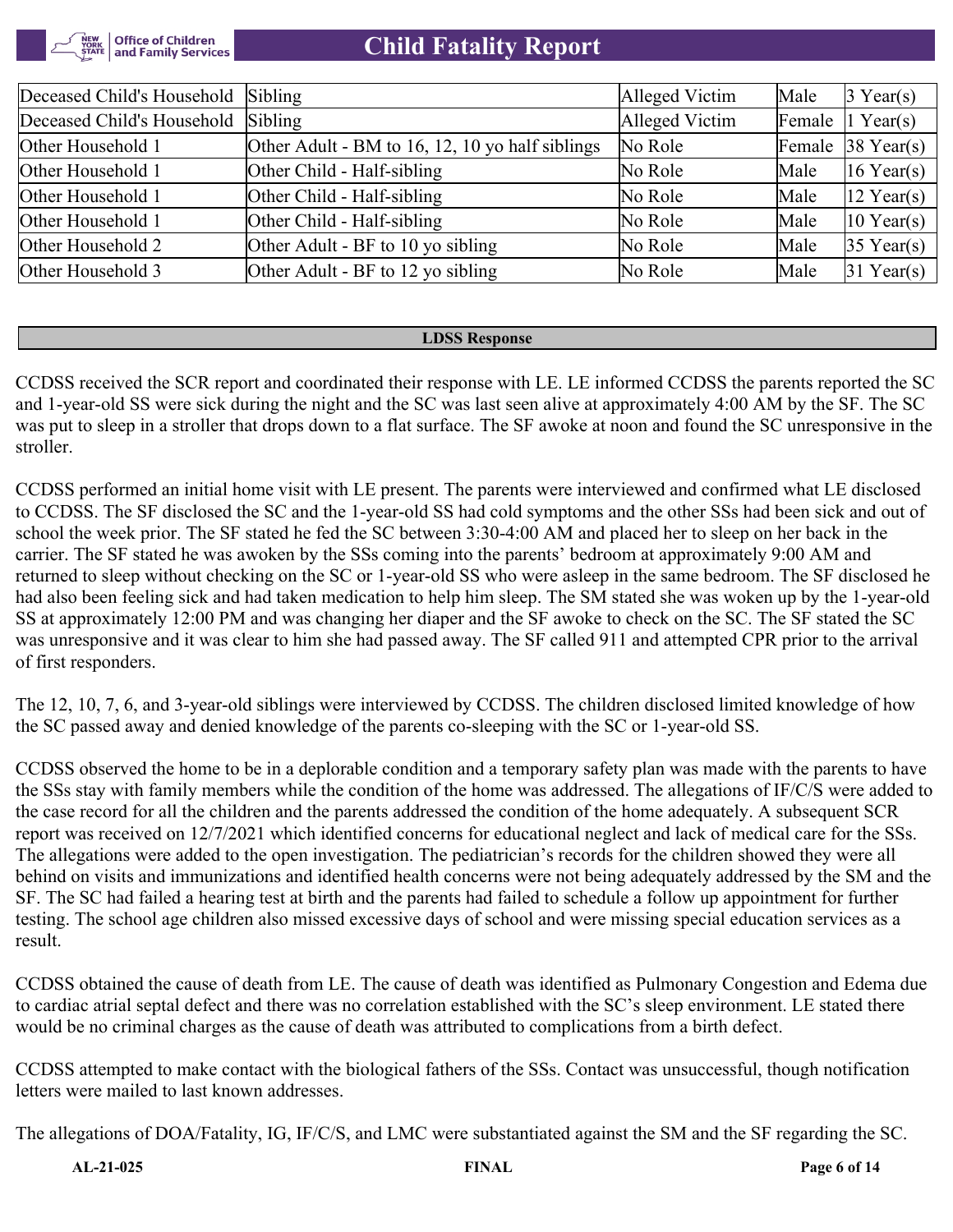

The allegations of IG, IF/C/S, LMC, and EdN against the SM and the SF regarding the SSs were substantiated. The family was offered services in relation to the death of the SC which were declined. A long-term services case was opened to address the medical and educational concerns were being addressed adequately.

### **Official Manner and Cause of Death**

**Official Manner:** Natural **Primary Cause of Death:** From a medical cause **Person Declaring Official Manner and Cause of Death:** Medical Examiner

#### **Multidisciplinary Investigation/Review**

**SCR Fatality Report Summary**

**Was the fatality investigation conducted by a Multidisciplinary Team (MDT)?**Yes

## **Was the fatality referred to an OCFS approved Child Fatality Review Team?**Yes

| <b>Alleged Victim(s)</b>                          | <b>Alleged Perpetrator(s)</b>          | <b>Allegation(s)</b>                    | <b>Allegation</b><br><b>Outcome</b> |
|---------------------------------------------------|----------------------------------------|-----------------------------------------|-------------------------------------|
| 059645 - Deceased Child, Female, 4<br>Month(s)    | 059689 - Mother, Female, 31<br>Year(s) | DOA / Fatality                          | Substantiated                       |
| 059645 - Deceased Child, Female, 4<br>Month $(s)$ | 059689 - Mother, Female, 31<br>Year(s) | Inadequate Food / Clothing /<br>Shelter | Substantiated                       |
| 059645 - Deceased Child, Female, 4<br>Month(s)    | 059689 - Mother, Female, 31<br>Year(s) | Inadequate Guardianship                 | Substantiated                       |
| 059645 - Deceased Child, Female, 4<br>Month(s)    | 059689 - Mother, Female, 31<br>Year(s) | Lack of Medical Care                    | Substantiated                       |
| 059645 - Deceased Child, Female, 4<br>Month(s)    | 059690 - Father, Male, 40<br>Year(s)   | DOA / Fatality                          | Substantiated                       |
| 059645 - Deceased Child, Female, 4<br>Month(s)    | 059690 - Father, Male, 40<br>Year(s)   | Inadequate Food / Clothing /<br>Shelter | Substantiated                       |
| 059645 - Deceased Child, Female, 4<br>Month $(s)$ | 059690 - Father, Male, 40<br>Year(s)   | Inadequate Guardianship                 | Substantiated                       |
| 059645 - Deceased Child, Female, 4<br>Month(s)    | 059690 - Father, Male, 40<br>Year(s)   | Lack of Medical Care                    | Substantiated                       |
| 059691 - Sibling, Male, 12 Year(s)                | 059690 - Father, Male, 40<br>Year(s)   | Inadequate Food / Clothing /<br>Shelter | Substantiated                       |
| 059691 - Sibling, Male, 12 Year(s)                | 059690 - Father, Male, 40<br>Year(s)   | <b>Educational Neglect</b>              | Substantiated                       |
| 059691 - Sibling, Male, 12 Year(s)                | 059689 - Mother, Female, 31<br>Year(s) | Lack of Medical Care                    | Substantiated                       |
| 059691 - Sibling, Male, 12 Year(s)                | 059689 - Mother, Female, 31<br>Year(s) | Inadequate Guardianship                 | Substantiated                       |
| 059691 - Sibling, Male, 12 Year(s)                | 059689 - Mother, Female, 31<br>Year(s) | Inadequate Food / Clothing /<br>Shelter | Substantiated                       |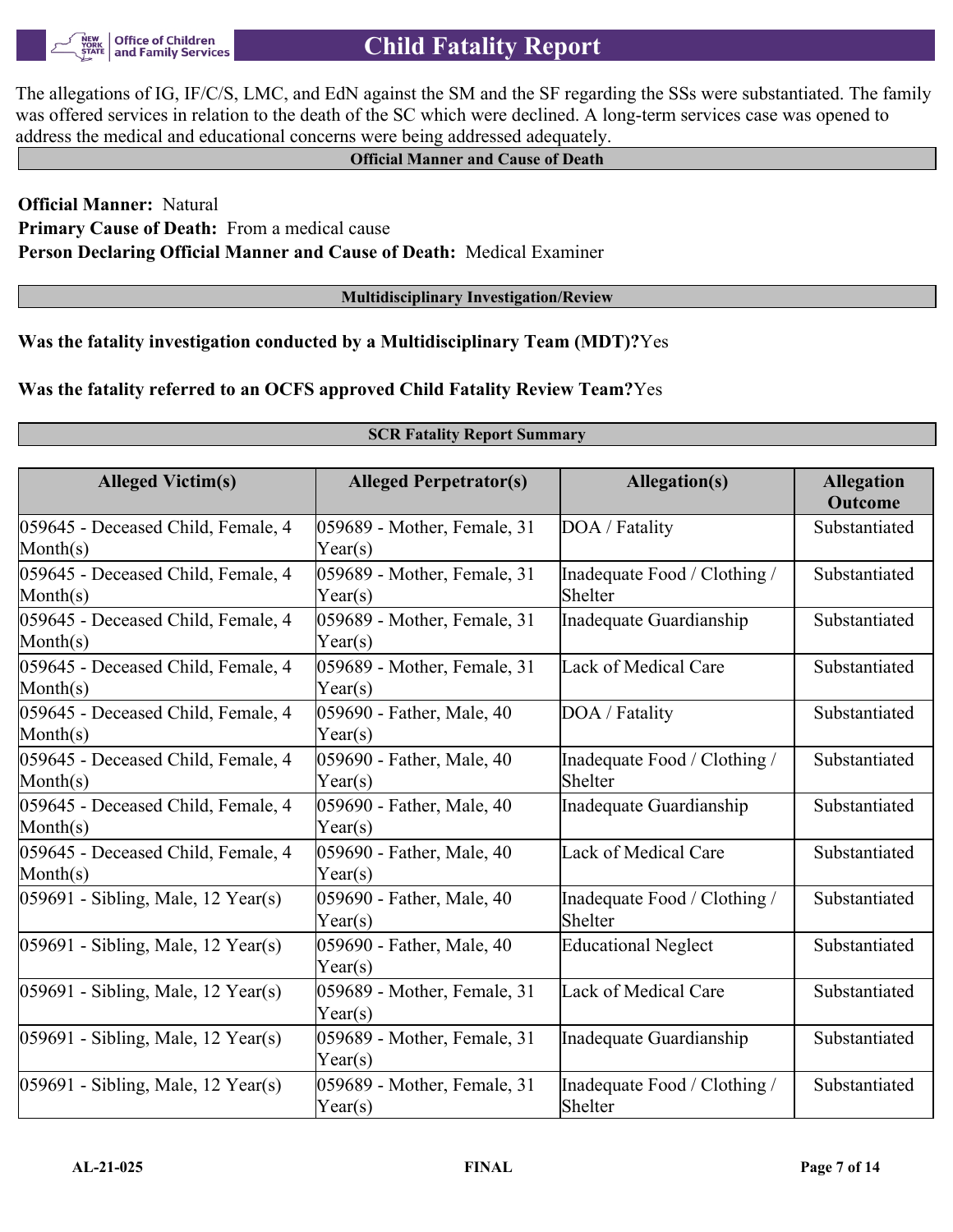| Office of Children<br>| and Family Services NEW<br>YORK<br>STATE

# **Child Fatality Report**

| $ 059691 - Sibling, Male, 12 Year(s) $   | 059689 - Mother, Female, 31<br>Year(s) | <b>Educational Neglect</b>              | Substantiated |
|------------------------------------------|----------------------------------------|-----------------------------------------|---------------|
| $ 059691 - Sibling, Male, 12 Year(s) $   | 059690 - Father, Male, 40<br>Year(s)   | Inadequate Guardianship                 | Substantiated |
| $ 059691 - Sibling, Male, 12 Year(s) $   | 059690 - Father, Male, 40<br>Year(s)   | Lack of Medical Care                    | Substantiated |
| $ 059693 - Sibling, Female, 10 Year(s) $ | 059690 - Father, Male, 40<br>Year(s)   | Lack of Medical Care                    | Substantiated |
| $ 059693 - Sibling, Female, 10 Year(s) $ | 059690 - Father, Male, 40<br>Year(s)   | Inadequate Guardianship                 | Substantiated |
| $ 059693 - Sibling, Female, 10 Year(s) $ | 059690 - Father, Male, 40<br>Year(s)   | Inadequate Food / Clothing /<br>Shelter | Substantiated |
| $ 059693 - Sibling, Female, 10 Year(s) $ | 059690 - Father, Male, 40<br>Year(s)   | <b>Educational Neglect</b>              | Substantiated |
| $ 059693 - Sibling, Female, 10 Year(s) $ | 059689 - Mother, Female, 31<br>Year(s) | Lack of Medical Care                    | Substantiated |
| $ 059693 - Sibling, Female, 10 Year(s) $ | 059689 - Mother, Female, 31<br>Year(s) | Inadequate Guardianship                 | Substantiated |
| $ 059693 - Sibling, Female, 10 Year(s) $ | 059689 - Mother, Female, 31<br>Year(s) | Inadequate Food / Clothing /<br>Shelter | Substantiated |
| $ 059693 - Sibling, Female, 10 Year(s) $ | 059689 - Mother, Female, 31<br>Year(s) | <b>Educational Neglect</b>              | Substantiated |
| $ 059695 - Sibling, Female, 7 Year(s) $  | 059690 - Father, Male, 40<br>Year(s)   | Inadequate Guardianship                 | Substantiated |
| $ 059695 - Sibling, Female, 7 Year(s) $  | 059690 - Father, Male, 40<br>Year(s)   | Lack of Medical Care                    | Substantiated |
| $ 059695 - Sibling, Female, 7 Year(s) $  | 059689 - Mother, Female, 31<br>Year(s) | Lack of Medical Care                    | Substantiated |
| $ 059695 - Sibling$ , Female, 7 Year(s)  | 059689 - Mother, Female, 31<br>Year(s) | <b>Educational Neglect</b>              | Substantiated |
| $ 059695 - Sibling, Female, 7 Year(s) $  | 059689 - Mother, Female, 31<br>Year(s) | Inadequate Food / Clothing /<br>Shelter | Substantiated |
| $ 059695 - Sibling$ , Female, 7 Year(s)  | 059689 - Mother, Female, 31<br>Year(s) | Inadequate Guardianship                 | Substantiated |
| $ 059695 - Sibling, Female, 7 Year(s) $  | 059690 - Father, Male, 40<br>Year(s)   | <b>Educational Neglect</b>              | Substantiated |
| $ 059695 - Sibling, Female, 7 Year(s) $  | 059690 - Father, Male, 40<br>Year(s)   | Inadequate Food / Clothing /<br>Shelter | Substantiated |
| $059696$ - Sibling, Male, 6 Year(s)      | 059690 - Father, Male, 40<br>Year(s)   | Inadequate Guardianship                 | Substantiated |
| $ 059696 - Sibling, Male, 6 Year(s) $    | 059690 - Father, Male, 40<br>Year(s)   | Lack of Medical Care                    | Substantiated |
| $[059696 - Sibling, Male, 6 Year(s)]$    | 059690 - Father, Male, 40<br>Year(s)   | Inadequate Food / Clothing /<br>Shelter | Substantiated |
| $ 059696 - Sibling, Male, 6 Year(s) $    | 059690 - Father, Male, 40<br>Year(s)   | <b>Educational Neglect</b>              | Substantiated |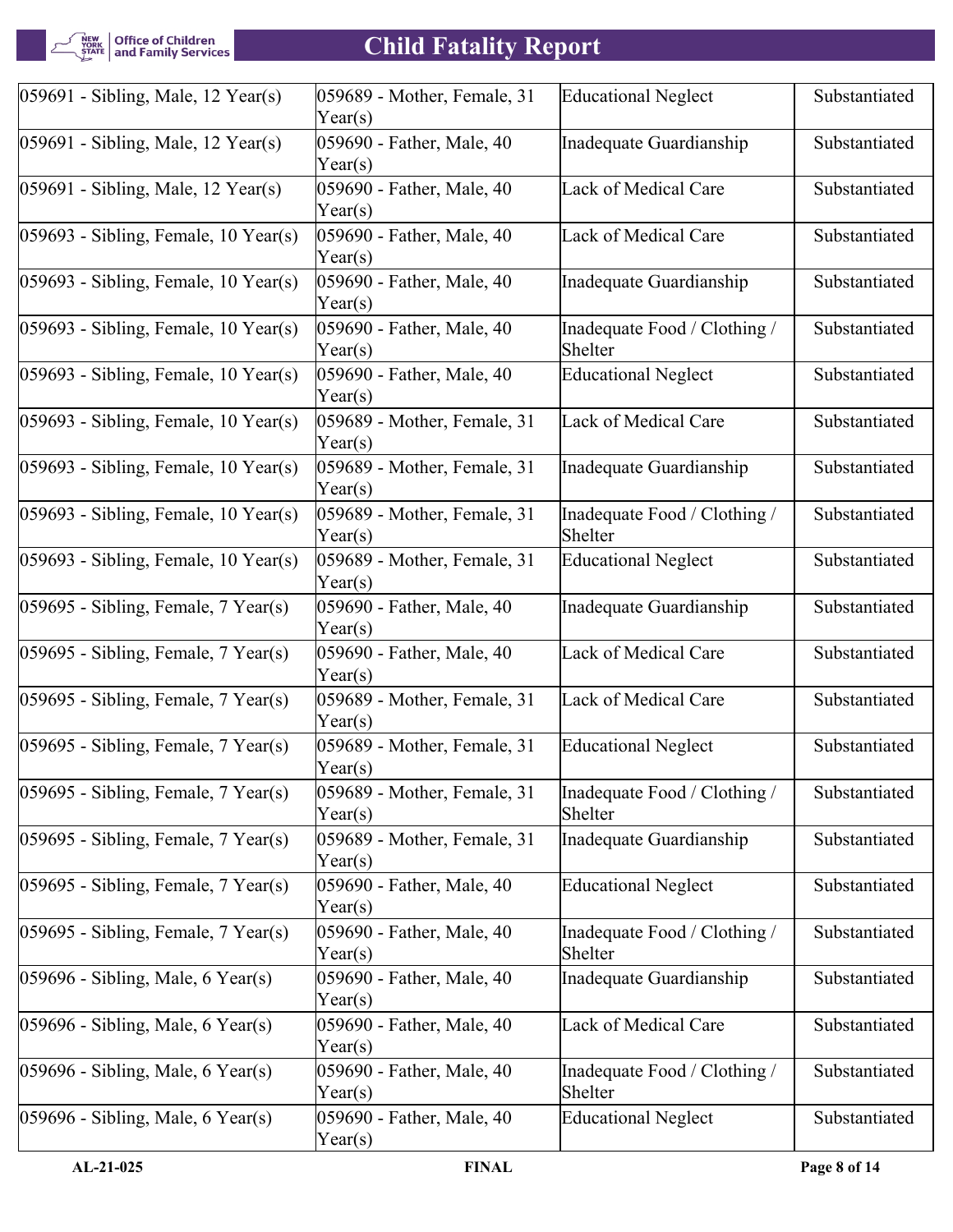**THEW**<br>YORK Office of Children<br>STATE and Family Services

# **Child Fatality Report**

| $ 059696 - Sibling, Male, 6 Year(s) $   | 059689 - Mother, Female, 31<br>Year(s) | Lack of Medical Care                    | Substantiated |
|-----------------------------------------|----------------------------------------|-----------------------------------------|---------------|
| $[059696 - Sibling, Male, 6 Year(s)]$   | 059689 - Mother, Female, 31<br>Year(s) | Inadequate Guardianship                 | Substantiated |
| $ 059696 - Sibling, Male, 6 Year(s) $   | 059689 - Mother, Female, 31<br>Year(s) | Inadequate Food / Clothing /<br>Shelter | Substantiated |
| $ 059696 - Sibling, Male, 6 Year(s) $   | 059689 - Mother, Female, 31<br>Year(s) | <b>Educational Neglect</b>              | Substantiated |
| $ 059697 - Sibling, Male, 3 Year(s) $   | 059689 - Mother, Female, 31<br>Year(s) | Inadequate Guardianship                 | Substantiated |
| $[059697 - Sibling, Male, 3 Year(s)]$   | 059690 - Father, Male, 40<br>Year(s)   | Inadequate Guardianship                 | Substantiated |
| $ 059697 - Sibling, Male, 3 Year(s) $   | 059689 - Mother, Female, 31<br>Year(s) | Inadequate Food / Clothing /<br>Shelter | Substantiated |
| $ 059697 - Sibling, Male, 3 Year(s) $   | 059690 - Father, Male, 40<br>Year(s)   | Inadequate Food / Clothing /<br>Shelter | Substantiated |
| $ 059698 - Sibling, Female, 1 Year(s) $ | 059690 - Father, Male, 40<br>Year(s)   | Lack of Medical Care                    | Substantiated |
| $ 059698 - Sibling, Female, 1 Year(s) $ | 059690 - Father, Male, 40<br>Year(s)   | Inadequate Guardianship                 | Substantiated |
| $ 059698 - Sibling, Female, 1 Year(s) $ | 059690 - Father, Male, 40<br>Year(s)   | Inadequate Food / Clothing /<br>Shelter | Substantiated |
| $ 059698 - Sibling, Female, 1 Year(s) $ | 059689 - Mother, Female, 31<br>Year(s) | Lack of Medical Care                    | Substantiated |
| $ 059698 - Sibling, Female, 1 Year(s) $ | 059689 - Mother, Female, 31<br>Year(s) | Inadequate Guardianship                 | Substantiated |
| $ 059698 - Sibling, Female, 1 Year(s) $ | 059689 - Mother, Female, 31<br>Year(s) | Inadequate Food / Clothing /<br>Shelter | Substantiated |

# **CPS Fatality Casework/Investigative Activities**

|                                                                                                                                                                           | Yes         | $\bf No$ | N/A | <b>Unable to</b><br><b>Determine</b> |
|---------------------------------------------------------------------------------------------------------------------------------------------------------------------------|-------------|----------|-----|--------------------------------------|
| All children observed?                                                                                                                                                    | $\boxtimes$ |          |     |                                      |
| When appropriate, children were interviewed?                                                                                                                              | $\boxtimes$ |          |     |                                      |
| Alleged subject(s) interviewed face-to-face?                                                                                                                              | $\boxtimes$ |          |     |                                      |
| All 'other persons named' interviewed face-to-face?                                                                                                                       | $\boxtimes$ |          |     |                                      |
| Contact with source?                                                                                                                                                      | $\boxtimes$ |          |     |                                      |
| All appropriate Collaterals contacted?                                                                                                                                    | $\boxtimes$ |          |     |                                      |
| Was a death-scene investigation performed?                                                                                                                                | $\boxtimes$ |          |     |                                      |
| Was there discussion with all parties (youth, other household members,<br>and staff) who were present that day (if nonverbal, observation and<br>comments in case notes)? | $\boxtimes$ |          |     |                                      |
| Coordination of investigation with law enforcement?                                                                                                                       | $\times$    |          |     |                                      |
| $AL-21-025$<br><b>FINAL</b>                                                                                                                                               |             |          |     | Page 9 of 14                         |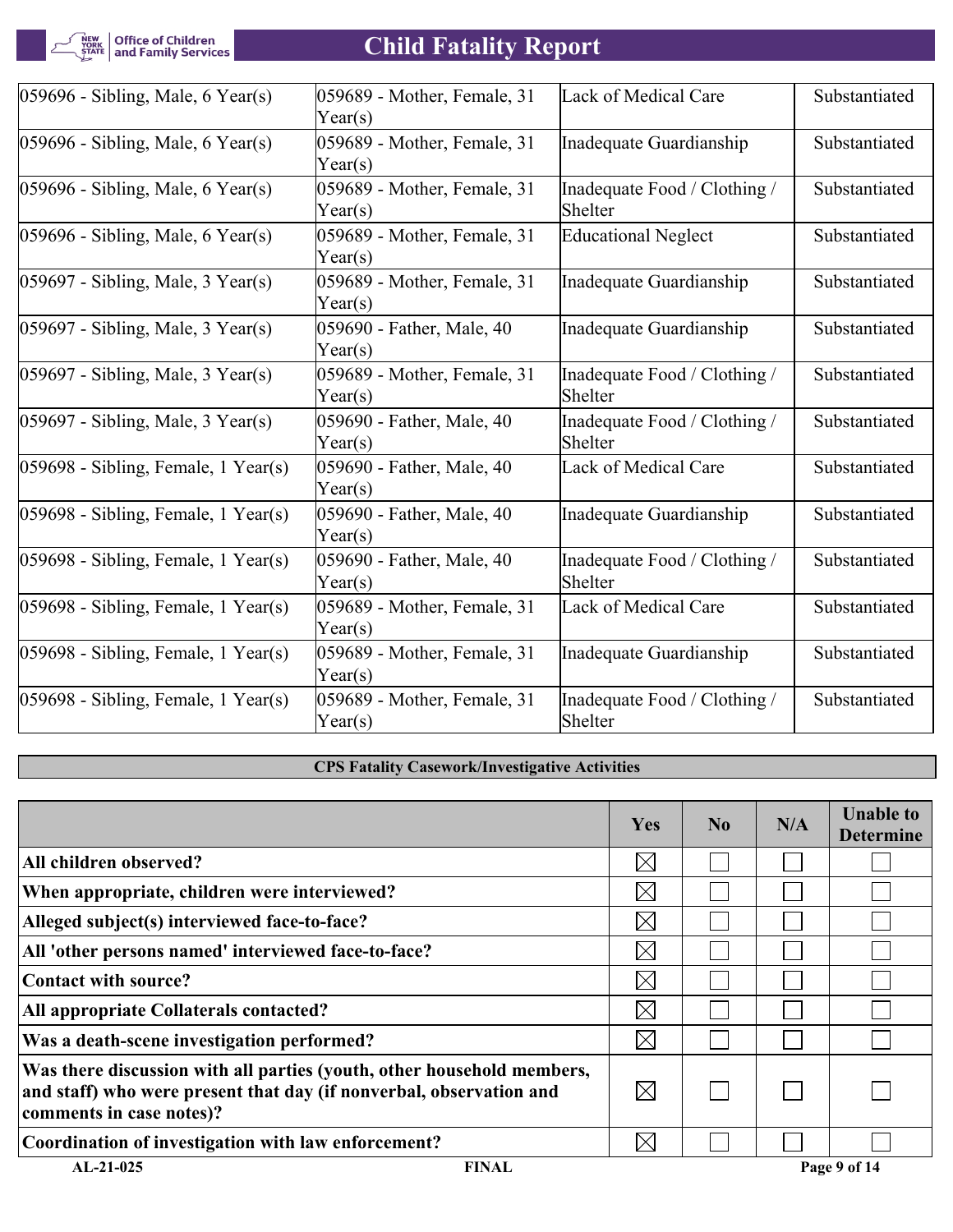

 **Child Fatality Report**

| Was there timely entry of progress notes and other required |  |  |
|-------------------------------------------------------------|--|--|
| documentation?                                              |  |  |

#### **Fatality Safety Assessment Activities**

|                                                                                                                                                                                                                                            | Yes         | No             | N/A | <b>Unable to</b><br><b>Determine</b> |
|--------------------------------------------------------------------------------------------------------------------------------------------------------------------------------------------------------------------------------------------|-------------|----------------|-----|--------------------------------------|
| Were there any surviving siblings or other children in the household?                                                                                                                                                                      | $\boxtimes$ |                |     |                                      |
| Was there an adequate assessment of impending or immediate danger to surviving siblings/other children in the<br>household named in the report:                                                                                            |             |                |     |                                      |
| Within 24 hours?                                                                                                                                                                                                                           | $\times$    |                |     |                                      |
| At 7 days?                                                                                                                                                                                                                                 | $\boxtimes$ |                |     |                                      |
| At 30 days?                                                                                                                                                                                                                                | $\boxtimes$ |                |     |                                      |
| Was there an approved Initial Safety Assessment for all surviving<br>siblings/ other children in the household within 24 hours?                                                                                                            | $\boxtimes$ |                |     |                                      |
| Are there any safety issues that need to be referred back to the local<br>district?                                                                                                                                                        |             | $\boxtimes$    |     |                                      |
| When safety factors were present that placed the surviving siblings/other<br>children in the household in impending or immediate danger of serious<br>harm, were the safety interventions, including parent/caretaker actions<br>adequate? | $\boxtimes$ |                |     |                                      |
| <b>Fatality Risk Assessment / Risk Assessment Profile</b>                                                                                                                                                                                  |             |                |     |                                      |
|                                                                                                                                                                                                                                            |             |                |     |                                      |
|                                                                                                                                                                                                                                            | Yes         | N <sub>0</sub> | N/A | <b>Unable to</b><br><b>Determine</b> |
| Was the risk assessment/RAP adequate in this case?                                                                                                                                                                                         | $\boxtimes$ |                |     |                                      |
| During the course of the investigation, was sufficient information<br>gathered to assess risk to all surviving siblings/other children in the<br>household?                                                                                | $\boxtimes$ |                |     |                                      |
| Was there an adequate assessment of the family's need for services?                                                                                                                                                                        | $\times$    |                |     |                                      |
| Did the protective factors in this case require the LDSS to file a petition<br>in Family Court at any time during or after the investigation?                                                                                              |             | $\boxtimes$    |     |                                      |
| Were appropriate/needed services offered in this case                                                                                                                                                                                      | $\boxtimes$ |                |     |                                      |

#### **Placement Activities in Response to the Fatality Investigation**

|                                                                                                                                                                                                       | Yes | $\bf No$    | N/A | <b>Unable to</b><br><b>Determine</b> |
|-------------------------------------------------------------------------------------------------------------------------------------------------------------------------------------------------------|-----|-------------|-----|--------------------------------------|
| Did the safety factors in the case show the need for the surviving<br>siblings/other children in the household be removed or placed in foster<br>care at any time during this fatality investigation? |     | $\boxtimes$ |     |                                      |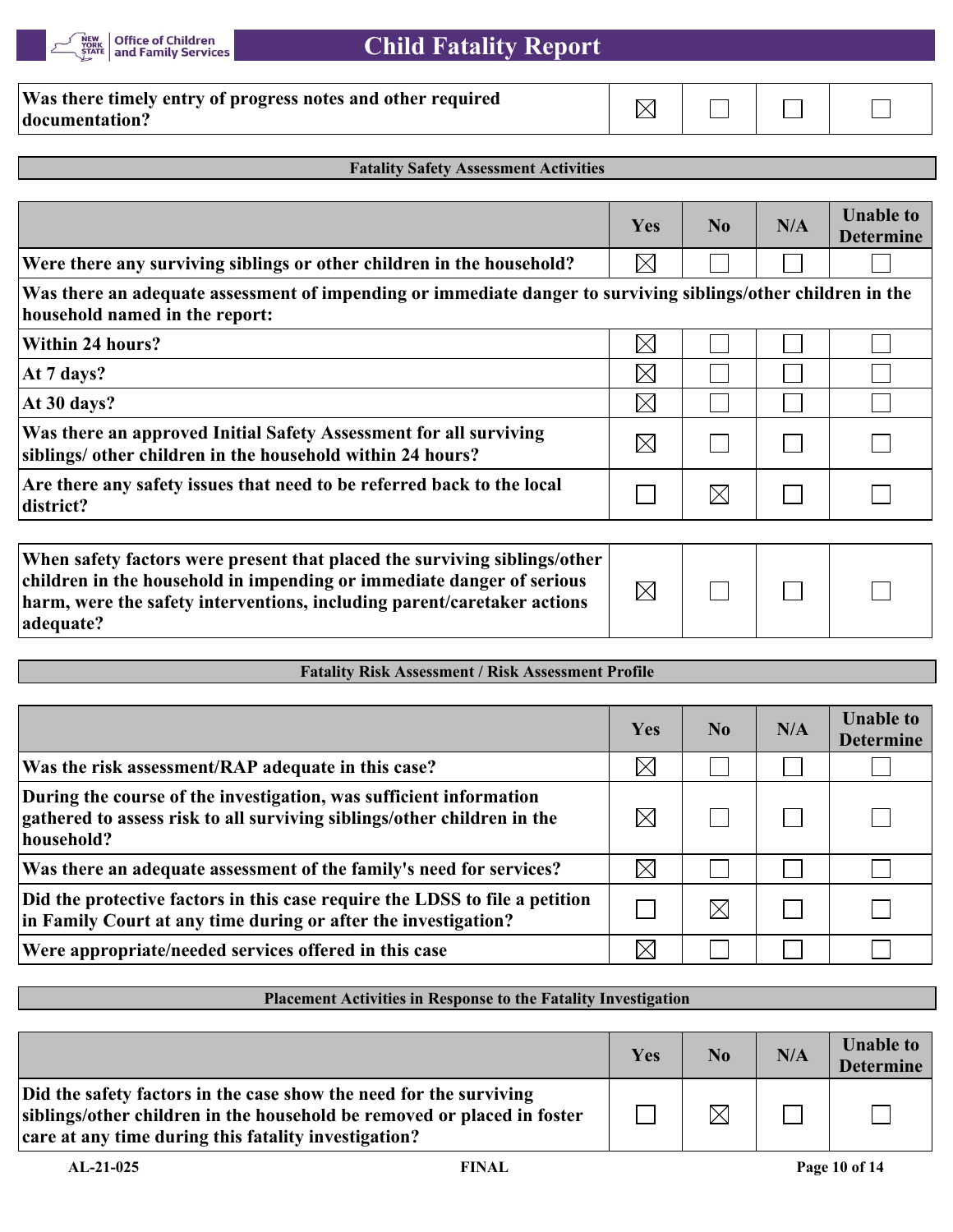

| Were there surviving children in the household that were removed either $ $  |             |  |
|------------------------------------------------------------------------------|-------------|--|
| as a result of this fatality report / investigation or for reasons unrelated | $\boxtimes$ |  |
| to this fatality?                                                            |             |  |

**Legal Activity Related to the Fatality**

**Was there legal activity as a result of the fatality investigation?** There was no legal activity.

#### **Services Provided to the Family in Response to the Fatality**

| <b>Services</b>                                                                                                                                 | <b>Provided</b><br><b>After</b><br><b>Death</b> | Offered,<br>but<br><b>Refused</b> | Offered,<br><b>Unknown</b><br>if Used | <b>Not</b><br><b>Offered</b> | <b>Needed</b><br>but<br>Unavailable | N/A         | <b>CDR</b><br><b>Lead to</b><br><b>Referral</b> |
|-------------------------------------------------------------------------------------------------------------------------------------------------|-------------------------------------------------|-----------------------------------|---------------------------------------|------------------------------|-------------------------------------|-------------|-------------------------------------------------|
| <b>Bereavement counseling</b>                                                                                                                   |                                                 | $\boxtimes$                       |                                       |                              |                                     |             |                                                 |
| <b>Economic support</b>                                                                                                                         |                                                 |                                   |                                       |                              |                                     | $\boxtimes$ |                                                 |
| <b>Funeral arrangements</b>                                                                                                                     |                                                 | $\boxtimes$                       |                                       |                              |                                     |             |                                                 |
| <b>Housing assistance</b>                                                                                                                       |                                                 |                                   |                                       |                              |                                     | $\boxtimes$ |                                                 |
| <b>Mental health services</b>                                                                                                                   |                                                 | $\boxtimes$                       |                                       |                              |                                     |             |                                                 |
| <b>Foster care</b>                                                                                                                              |                                                 |                                   |                                       |                              |                                     | $\boxtimes$ |                                                 |
| <b>Health care</b>                                                                                                                              |                                                 |                                   |                                       |                              |                                     | $\boxtimes$ |                                                 |
| <b>Legal services</b>                                                                                                                           |                                                 |                                   |                                       |                              |                                     | $\boxtimes$ |                                                 |
| <b>Family planning</b>                                                                                                                          |                                                 |                                   |                                       |                              |                                     | $\boxtimes$ |                                                 |
| <b>Homemaking Services</b>                                                                                                                      | $\boxtimes$                                     |                                   |                                       |                              |                                     |             |                                                 |
| <b>Parenting Skills</b>                                                                                                                         |                                                 |                                   |                                       |                              |                                     | $\boxtimes$ |                                                 |
| <b>Domestic Violence Services</b>                                                                                                               |                                                 |                                   |                                       |                              |                                     | $\boxtimes$ |                                                 |
| <b>Early Intervention</b>                                                                                                                       |                                                 |                                   |                                       |                              |                                     | $\boxtimes$ |                                                 |
| <b>Alcohol/Substance abuse</b>                                                                                                                  |                                                 |                                   |                                       |                              |                                     | $\boxtimes$ |                                                 |
| <b>Child Care</b>                                                                                                                               |                                                 |                                   |                                       |                              |                                     | $\boxtimes$ |                                                 |
| Intensive case management                                                                                                                       |                                                 |                                   |                                       |                              |                                     | $\boxtimes$ |                                                 |
| Family or others as safety resources                                                                                                            | $\boxtimes$                                     |                                   |                                       |                              |                                     |             |                                                 |
| Other                                                                                                                                           | $\boxtimes$                                     |                                   |                                       |                              |                                     |             |                                                 |
| Other, specify: Prevention                                                                                                                      |                                                 |                                   |                                       |                              |                                     |             |                                                 |
| Additional information, if necessary:<br>Prevention services were offered and accepted to address the medical and educational needs of the SSs. |                                                 |                                   |                                       |                              |                                     |             |                                                 |

# **Were services provided to siblings or other children in the household to address any immediate needs and support their well-being in response to the fatality?** Yes

#### **Explain:**

Services were offered to the siblings in response to the fatality and declined by the parents. Additional prevention services were provided to address the concerns that arose through the investigation.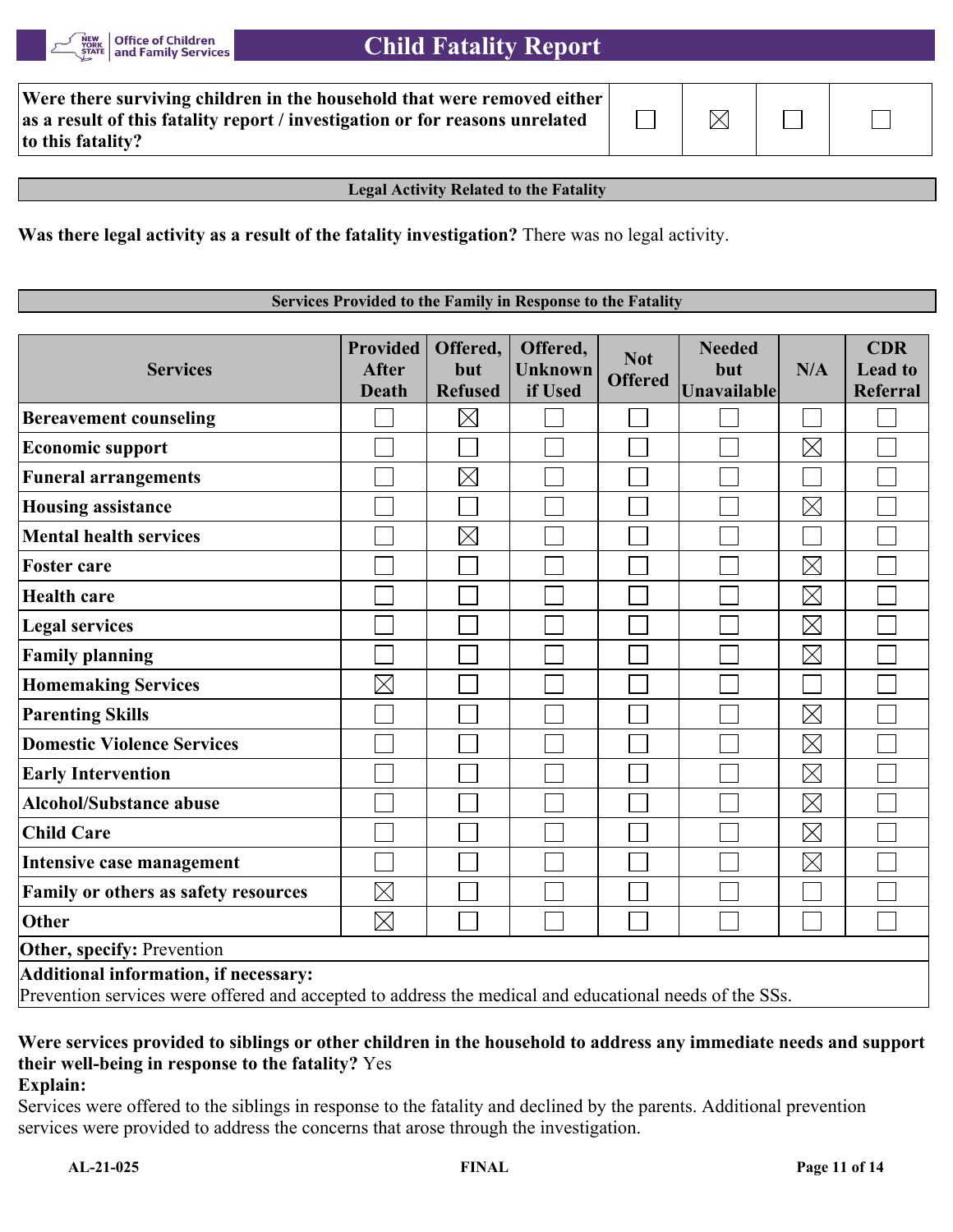

# **Were services provided to parent(s) and other care givers to address any immediate needs related to the fatality?** Yes

## **Explain:**

Services were offered in response to the fatality and declined by the parents. Additional prevention services were provided to address the concerns that arose through the investigation.

|                                                                                      | <b>History Prior to the Fatality</b> |                |
|--------------------------------------------------------------------------------------|--------------------------------------|----------------|
|                                                                                      |                                      |                |
|                                                                                      | <b>Child Information</b>             |                |
| Did the child have a history of alleged child abuse/maltreatment?                    |                                      | No             |
| Was the child ever placed outside of the home prior to the death?                    |                                      | N <sub>o</sub> |
| Were there any siblings ever placed outside of the home prior to this child's death? |                                      | N <sub>o</sub> |
| Was the child acutely ill during the two weeks before death?                         |                                      | No             |
|                                                                                      | <b>Infants Under One Year Old</b>    |                |
| During pregnancy, mother:<br>$\Box$ Had medical complications / infections           | Had heavy alcohol use                |                |
|                                                                                      |                                      |                |

- Misused over-the-counter or prescription drugs Smoked tobacco
- Experienced domestic violence Used illicit drugs
- $\boxtimes$  Was not noted in the case record to have any of the issues listed

Drug exposed With fetal alcohol effects or syndrome

# **Infant was born:**

- 
- $\boxtimes$  With neither of the issues listed noted in case record

# **CPS - Investigative History Three Years Prior to the Fatality**

| Date of<br><b>SCR</b><br><b>Report</b> | <b>Alleged</b><br>Victim(s)            | <b>Alleged</b><br>Perpetrator(s) | Allegation(s)              | Status/Outcome | Compliance <br>Issue(s) |
|----------------------------------------|----------------------------------------|----------------------------------|----------------------------|----------------|-------------------------|
|                                        | $(01/09/2021)$ Sibling, Male, 11 Years | Mother, Female, 30 Years         | Educational Neglect        | Far-Closed     | N <sub>o</sub>          |
|                                        | Sibling, Female, 9 Years               | Mother, Female, 30 Years         | <b>Educational Neglect</b> | Far-Closed     |                         |
|                                        | Sibling, Female, 6 Years               | Mother, Female, 30 Years         | <b>Educational Neglect</b> | Far-Closed     |                         |
|                                        | Sibling, Male, 11 Years                | Father, Male, 39 Years           | Educational Neglect        | Far-Closed     |                         |
|                                        | Sibling, Female, 9 Years               | Father, Male, 39 Years           | <b>Educational Neglect</b> | Far-Closed     |                         |
|                                        | Sibling, Female, 6 Years               | Father, Male, 39 Years           | Educational Neglect        | Far-Closed     |                         |

## **Report Summary:**

The SCR report alleged the 11-year-old, 9-year-old, and 6-year-old children were not participating in remote learning on a regular and consistent basis. All three children had excessive absences and were failing. The 9-year-old and 6-year-old children were missing special education services. The mother and father were aware of the concerns and failed to intervene. The other children had unknown roles.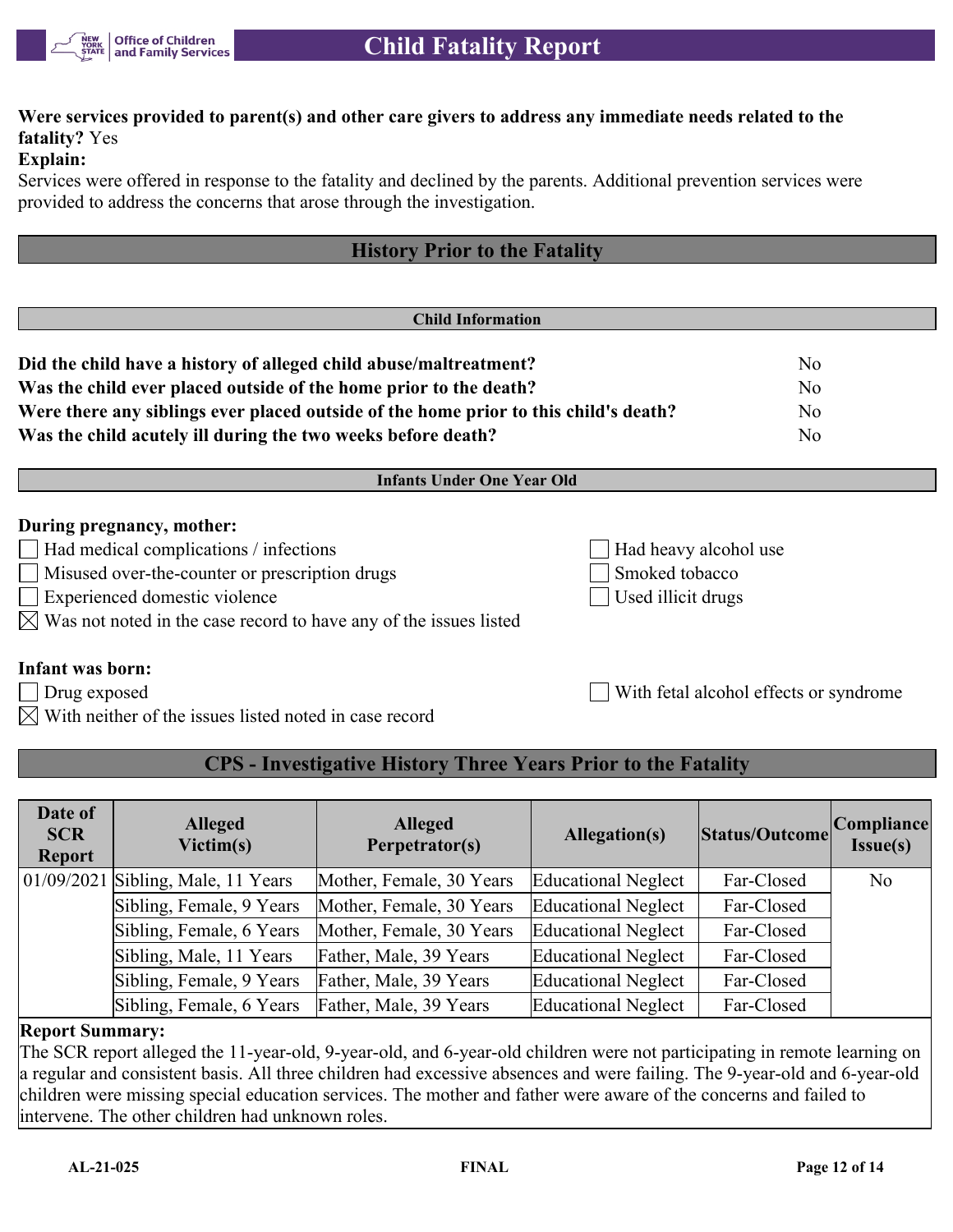

### **OCFS Review Results:**

CCDSS met with the family and were informed by the parents the children struggled to do remote learning and the family was limited by only having two computers. The family purchased two additional computers to assist with the children's access to remote learning services, and the children transitioned back to in-person learning during the FAR assessment period. Safe sleep information was provided to the family during the FAR stage. The concerns for educational neglect were being addressed and the FAR stage was closed.

Are there Required Actions related to the compliance issue(s)?  $\Box$  Yes  $\Box$  No

| Date of<br><b>SCR</b><br><b>Report</b> | <b>Alleged</b><br>Victim(s)         | <b>Alleged</b><br>Perpetrator(s) | <b>Allegation(s)</b> | <b>Allegation</b><br><b>Outcome</b> | Compliance<br>Issue(s) |
|----------------------------------------|-------------------------------------|----------------------------------|----------------------|-------------------------------------|------------------------|
|                                        | 03/12/2019 Sibling, Female, 8 Years | Mother, Female, 28 Years         | Educational Neglect  | Substantiated                       | N <sub>o</sub>         |
|                                        | Sibling, Male, 9 Years              | Mother, Female, 28 Years         | Educational Neglect  | Substantiated                       |                        |
|                                        | Sibling, Female, 8 Years            | Father, Male, 37 Years           | Educational Neglect  | Substantiated                       |                        |
|                                        | Sibling, Male, 9 Years              | Father, Male, 37 Years           | Educational Neglect  | Substantiated                       |                        |

#### **Report Summary:**

The SCR report alleged that the 8-year-old sibling had 50 unexcused absences from school and was failing her classes as a result. The parents were aware of the sibling's absences and were not taking effective actions to address the concern.

#### **Report Determination:** Indicated **Date of Determination:** 05/30/2019

## **Basis for Determination:**

Rensselaer County Department of Social Services (RCDSS) received the SCR report and initiated the investigation. RCDSS met with the family and obtained information from relevant collateral contacts. Through the information obtained, RCDSS added an allegation of EdN for the 10-year-old sibling. It was determined the children were not attending school regularly or making appropriate academic progress due to their poor attendance. The case was opened for long-term monitoring.

## **OCFS Review Results:**

RCDSS conducted an investigation in compliance with regulatory requirements. Allegations were added for the 10-yearold sibling in accordance with evidence obtained. The family had a history of educational neglect and a Neglect Petition was filed in court to ensure the family complied with services and addressed the concerns for the children's attendance.

# **Are there Required Actions related to the compliance issue(s)?**  $\Box$  Yes  $\Box$  No

| Date of<br><b>SCR</b><br><b>Report</b> | <b>Alleged</b><br>Victim(s)                     | <b>Alleged</b><br>Perpetrator(s)                  | Allegation(s)        | <b>Allegation</b><br><b>Outcome</b> | Compliance<br>Issue(s) |
|----------------------------------------|-------------------------------------------------|---------------------------------------------------|----------------------|-------------------------------------|------------------------|
|                                        | $12/07/2018$ Sibling, Male, 9 Years             | Mother, Female, 28 Years                          | Educational Neglect  | Substantiated                       | N <sub>o</sub>         |
|                                        | Sibling, Female, 7 Years                        | Mother, Female, 28 Years                          | Educational Neglect  | Substantiated                       |                        |
|                                        | Sibling, Male, 9 Years                          | Father, Male, 37 Years                            | Educational Neglect  | Substantiated                       |                        |
|                                        | Sibling, Female, 7 Years                        | Father, Male, 37 Years                            | Educational Neglect  | Substantiated                       |                        |
|                                        |                                                 | Sibling, Female, 7 Years Mother, Female, 28 Years | Lack of Medical Care | Unsubstantiated                     |                        |
|                                        | Sibling, Female, 7 Years Father, Male, 37 Years |                                                   | Lack of Medical Care | Unsubstantiated                     |                        |

## **Report Summary:**

The SCR report alleged the mother and the father were failing to ensure the 9-year-old and 7-year-old siblings attended school on a consistent basis. Both siblings had excessive absences and the 7-year-old sibling was not receiving special education services. Both siblings were falling behind academically. The school made several phone calls to the parents which received no response.

**Report Determination:** Indicated **Date of Determination:** 03/11/2019